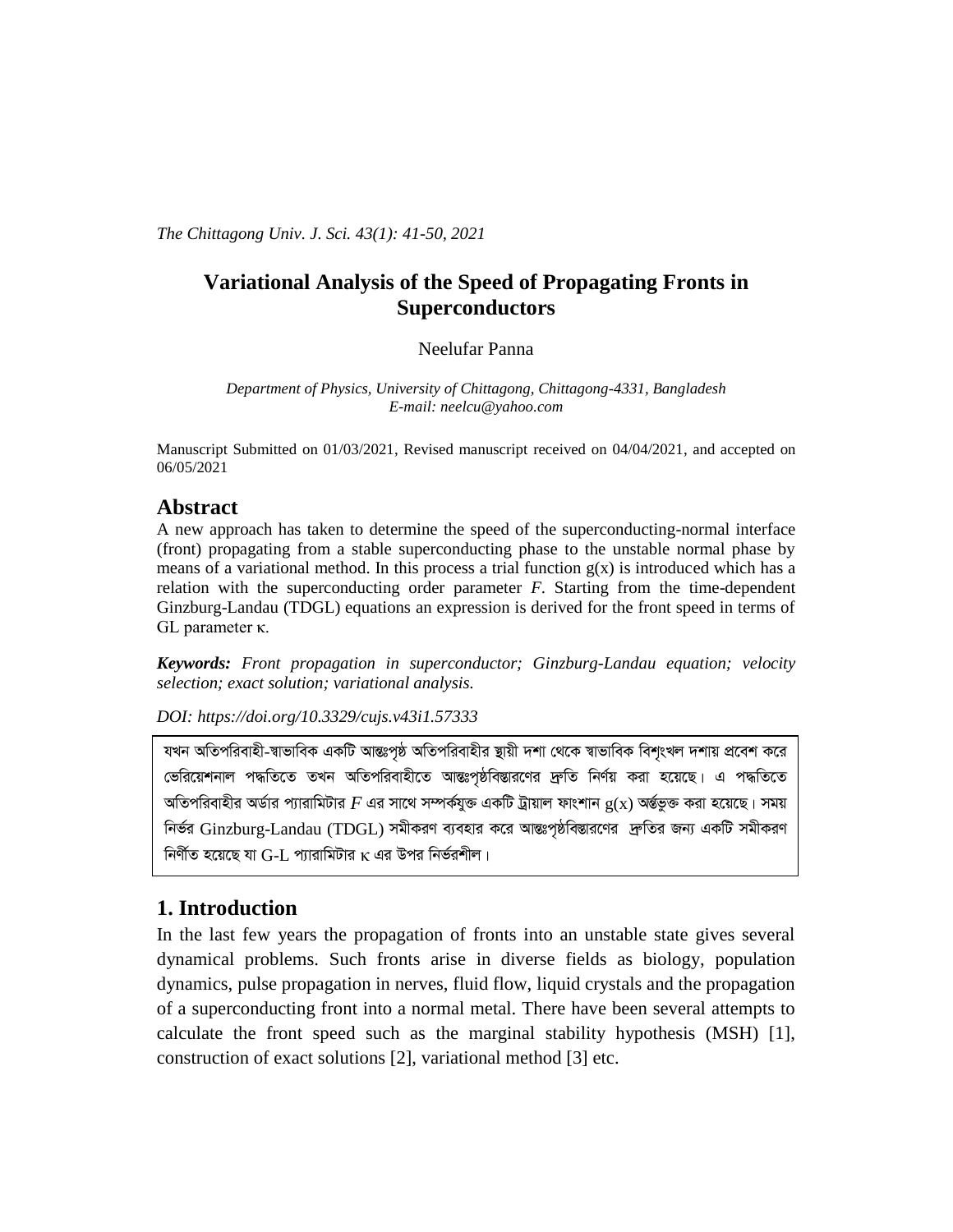According to the work of Di Bartolo and Dorsey [1] consider a sample of superconducting material placed in a stationary applied magnetic field H equal to the critical field Hc so that there is a stationary planar superconducting-normal interface grows which separates the normal and superconducting phases. After than the magnetic field is rapidly removed, the interface becomes dynamically unstable and propagates towards the normal phase so as to expel any trapped magnetic flux, leaving the sample in Meissner State.

Bartolo and Dorsey calculate the speed of this front using MSH. We have obtained the front speed by exact solutions [4, 5]. The variational characterization for the speed of the fronts of the nonlinear diffusion equation is discussed. Fisher's nonlinear diffusion equation is [6, 7]

$$
u_t = u_{xx} + F(u)
$$

where  $u > 0$  is referred to as a population density and  $F(0) = F(1) = 0$ . *F* is positive in  $(0, 1)$ . In this case  $u=0$  is the unstable fixed point and  $u=1$  is a stable fixed point. Aronson and of the Weinberger [8] have shown that for a sufficiently localized initial condition the solution of this equation evolve into a front that join the stable state  $u=1$  to unstable state  $u=0$  with a definite speed. Moreover they show that the selected speed is bounded above and below by

$$
2\sqrt{F'(0)} \le v \le 2\sup \sqrt{F(u)/u}
$$

An important problem to be solved is the determination of the speed at which the interface moves from a superconducting to a normal state. The aim of this paper is to determine the speed of the propagating front in a superconducting sample from a variational point of view. The paper is organized as follows. In section 2 the front speed has discussed in terms of GL parameter κ. Section 3 provides the results and discussions.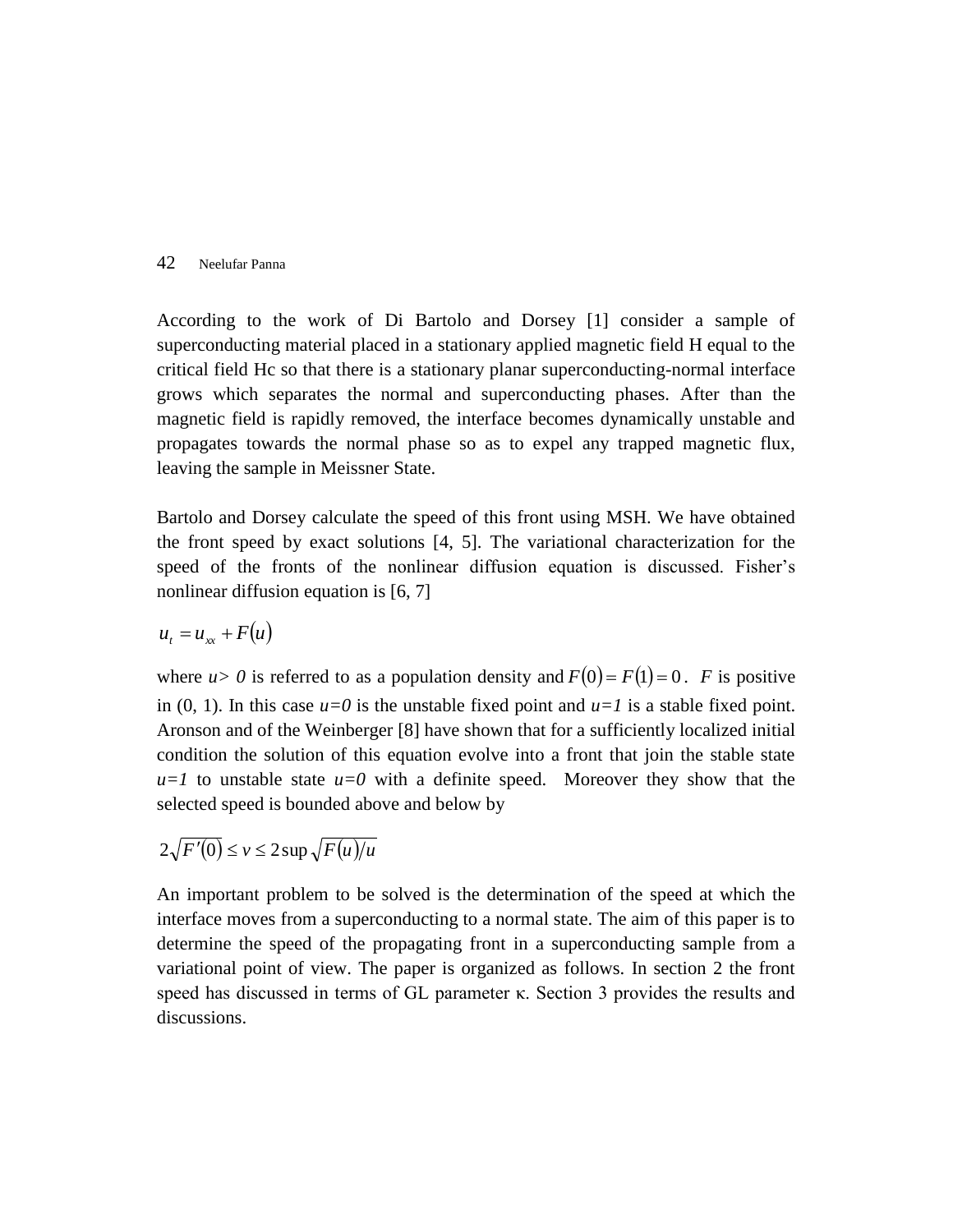Variational Analysis of the Speed of Propagating Fronts in Superconductors 43

### **2. Theory**

The time-dependent Ginzberg-Landau (TDGL) equations are the starting points for the study of the dynamics of the front propagation in superconductors. These equations provide the self-consistent description of the coupling between the order parameter and the vector potential.

One dimensional TDGL equations in dimensionless unit are introduced as:

$$
\partial_t f = \frac{1}{\kappa^2} \partial_x^2 f - q^2 f + f - f^3 \tag{1}
$$

$$
\overline{\sigma}\partial_t q = \partial_x^2 q - f^2 q \tag{2}
$$

Here f is the magnitude of the superconducting order parameter, q is the vector potential which is gauge invariant (such that  $h = \partial_x q$  is the magnetic field)  $\bar{\sigma}$  is the dimensionless normal state conductivity and  $\kappa$  is the Ginzberg-Landau parameter.

To begin our variational analysis it is important to use the steady monotonic traveling front of the TDGL eqs. which are of the form  $f(x,t) = F(X) = F(x - vt)$ and  $q(x,t) = Q(X) = Q(x - vt)$ , where  $X = x - vt$  with  $v > 0$ .

Then the TDGL eqs. become

$$
\frac{1}{\kappa^2} F_{xx} + vF_x - Q^2 F + F - F^3 = 0
$$
\n(3)

$$
Q_{xx} + \overline{\sigma} v Q_x - F^2 Q = 0 \tag{4}
$$

For variational study let  $q = 0$  for GL eq. (1)

$$
\partial_t f = \frac{1}{\kappa^2} \partial_x^2 f + f - f^3 \tag{5}
$$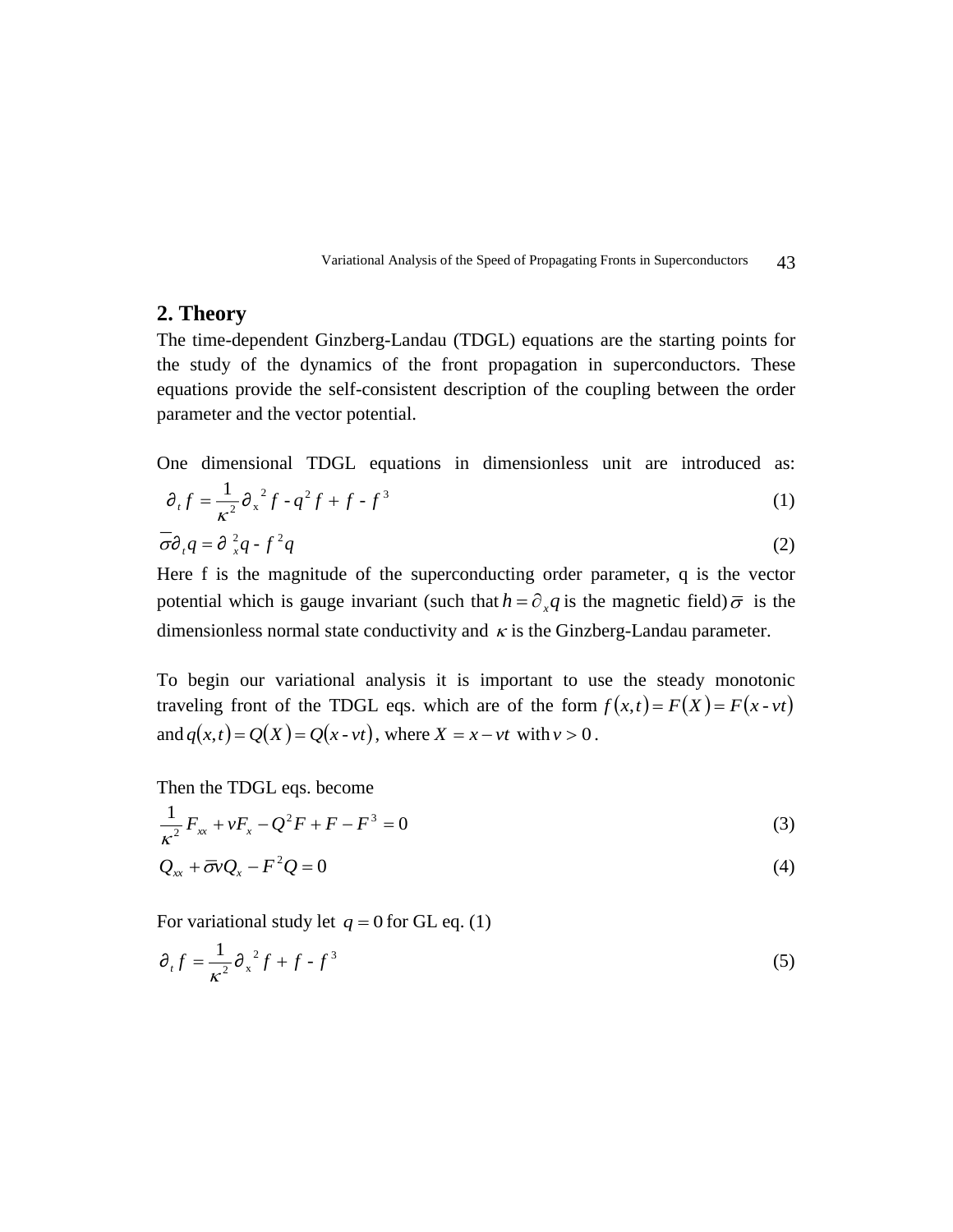This results a front  $f = F(x - vt)$  which joins the state corresponding to the superconducting phase  $f = 1$  to the normal state  $f = 0$ . The two states are connected with speed *v* by traveling wave front.

With the boundary conditions  
\n
$$
\lim_{x \to \infty} f = 1 \text{ and } \lim_{x \to \infty} f = 0
$$
\nEq. (5) can be written as  
\n
$$
F_{xx} + v\kappa^2 F_x + \kappa^2 (F - F^3) = 0 \qquad \text{for } Q = 0
$$
\n
$$
F_{xx} + v\kappa^2 F_x + \mu_\kappa (F) = 0
$$
\nwhere  $\mu_\kappa (F) = \kappa^2 F (1 - F^2)$  and  $\mu = \frac{1}{\kappa^2} \mu_\kappa (F)$  (6)

Since the selected speed corresponds to that of a decreasing monotonic front, the dependence of its derivative  $\frac{dX}{dX}$  $\frac{dF}{dx}$  on *F* is defined as [9]

$$
p(F) = -\frac{dF}{dX} = -F_x
$$

The negative sign is included so that *p* is positive.

$$
\frac{dp}{dF} = \frac{d}{dF} \left( -\frac{dF}{dX} \right) = -\frac{d}{dX}
$$
  
\n
$$
\therefore p(F) \frac{dp}{dF} = -\frac{dF}{dX} \left( -\frac{d}{dX} \right) = \frac{d^2F}{dX^2} = F_{xx}
$$

Then the monotonic fronts, eq. (6) become the solution of

$$
p(F)\frac{dp}{dF} - v\kappa^2 p(F) + \mu_{\kappa}(F) = 0
$$
\n(7)

with 
$$
p(0) = 0
$$
,  $p(1) = 0$ ,  $p > 0$  in (0,1).

Benguria and Depassier proposed a trial function  $g(x)$  which satisfy the conditions

$$
g(F) > 0
$$
 and  $g'(F) < 0$  in (0,1) such that  $h = -\frac{dg}{dF} > 0$ .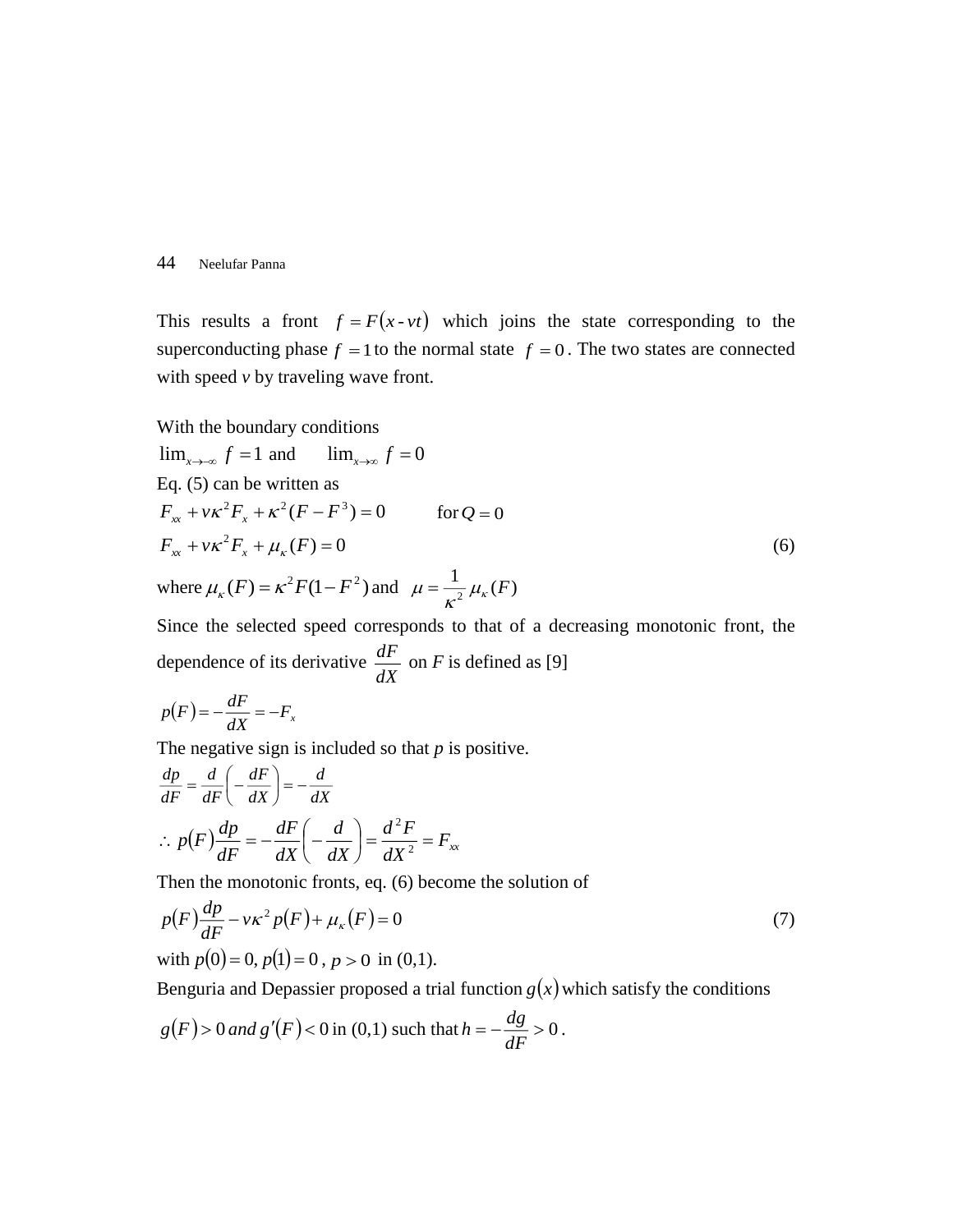Variational Analysis of the Speed of Propagating Fronts in Superconductors 45

Multiplying eq. (7) by  $g(F)$  and integrating with respect to F and after simplification eq. (7) can be written as

$$
\int_{0}^{1} \left( hp + \frac{\mu_{\kappa}(F)}{p} g \right) dF = v \int_{0}^{1} g dF
$$
\nLet us take  $hp + (\frac{\mu_{\kappa}(F)}{p} g) \ge 2\sqrt{gh\mu_{\kappa}}$ ,

then the result for speed is

$$
v = \frac{2}{\kappa} \frac{\int_{0}^{1} (gh\mu)^{\frac{1}{2}} dF}{\int_{0}^{1} g dF}
$$
 (8)

In this paper we choose the trial function as

$$
g(F) = 1 - F \tag{9}
$$

Where the order parameter  $F(X)$  is given by [10]

$$
F(X) = \frac{1}{1 + \alpha e^{\xi X}}\tag{10}
$$

Now eq. (8) has the form with eq. (9) and by using  $h = -\frac{dg}{dF}$  as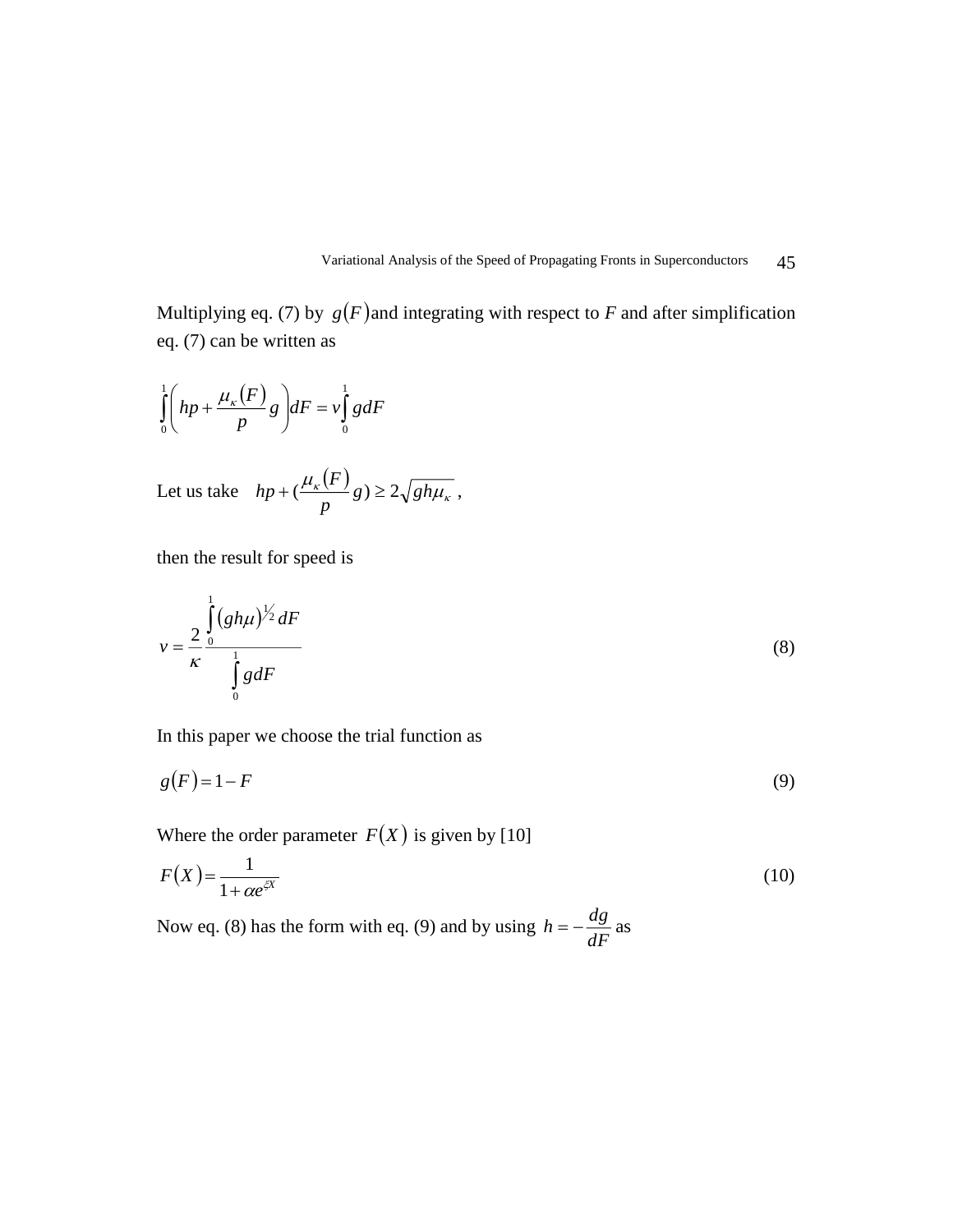$$
v \ge \frac{2}{\kappa} \frac{\int_{0}^{1} [(1 - F)F(1 - F^{2})]}{\int_{0}^{1} (1 - F) dF} dF
$$
 (11)

Substituting the value of  $F$  from eq. (10) into eq. (11), we get

$$
v \geq \frac{2}{\kappa} \frac{\int_{0}^{1} \left[ \frac{1}{1 + \alpha e^{\frac{zx}{\kappa}}} \left( 1 - \frac{1}{1 + \alpha e^{\frac{zx}{\kappa}}} \right) \left\{ 1 - \left( \frac{1}{1 + \alpha e^{\frac{zx}{\kappa}}} \right)^{2} \right\} \right]^{\frac{1}{2}} dX}{\int_{0}^{1} \left( 1 - \frac{1}{1 + \alpha e^{\frac{zx}{\kappa}}} \right) dX}
$$

$$
v \geq \frac{2}{\kappa} \frac{\int_{0}^{1} \left[ \frac{\left(2\alpha^{2} e^{2\xi X} + \alpha^{3} e^{3\xi X}}{(1 + \alpha e^{\xi X})^{4}} \right)^{\frac{1}{2}} dX}{\int_{0}^{1} \left( \frac{\alpha e^{\xi X}}{1 + \alpha e^{\xi X}} \right) dX}
$$

For 
$$
\alpha = 1
$$
 and  $\xi = \frac{1}{\sqrt{2}}$ 

$$
v \geq \frac{2}{\kappa} \frac{\int_{0}^{1} \left[ \left( 2e^{\sqrt{2}X} + e^{3X/\sqrt{2}} \right)^{\frac{1}{2}} / \left( 1 + e^{X/\sqrt{2}} \right)^{2} \right] dX}{\int_{0}^{1} \left[ e^{X/\sqrt{2}} / \left( 1 + e^{X/\sqrt{2}} \right) \right] dX}
$$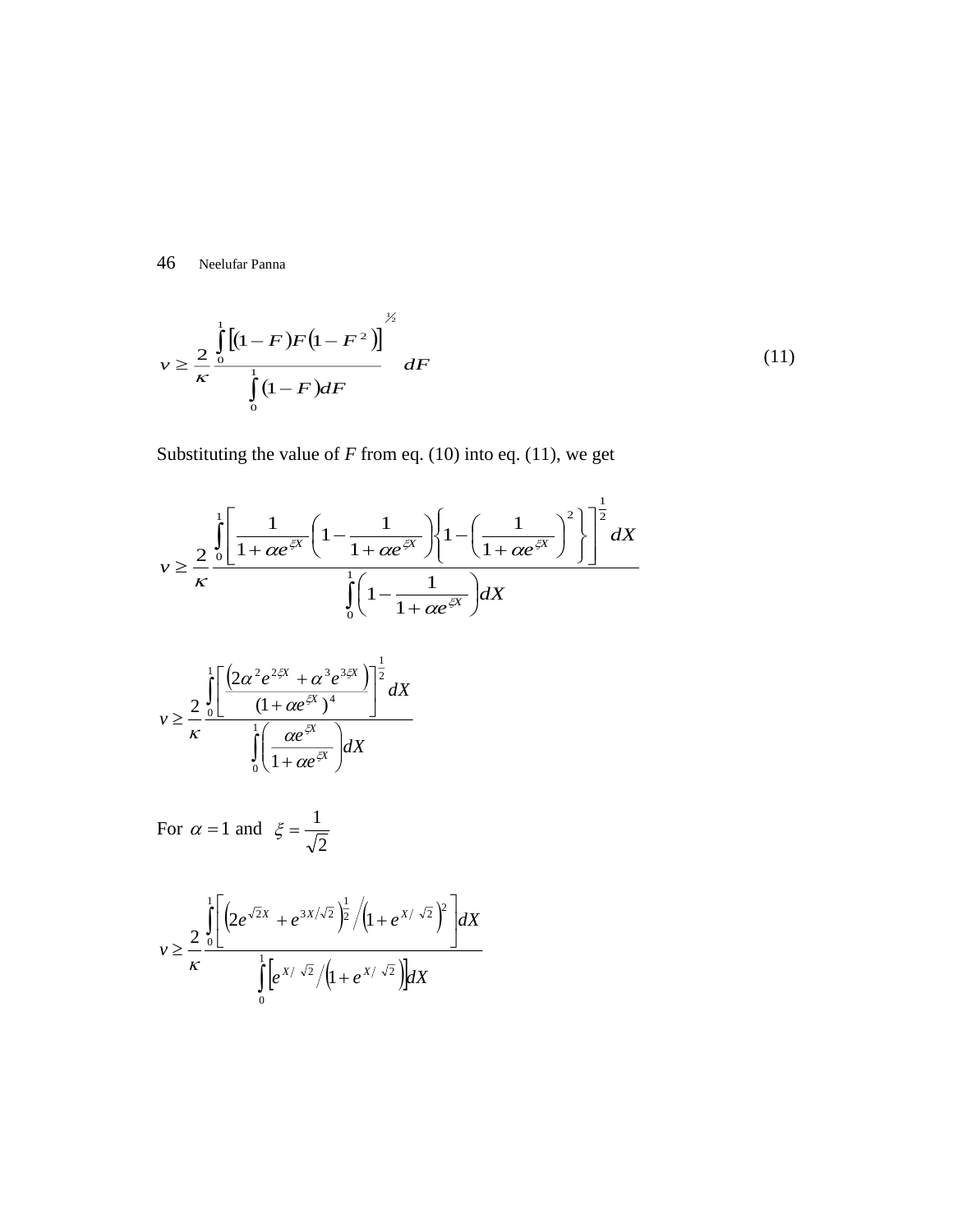Variational Analysis of the Speed of Propagating Fronts in Superconductors 47

$$
v \geq \frac{2}{\kappa} \frac{\sqrt{2} \int_{0}^1 \left\{ e^{\sqrt{2}X} \left( 1 + \frac{1}{2} e^{X/\sqrt{2}} \right) \right\}^{\frac{1}{2}} \left\{ \left( 1 + e^{X/\sqrt{2}} \right)^{-2} \right\}} \, dx}{\int_{0}^1 e^{X/\sqrt{2}} \left( 1 + e^{X/\sqrt{2}} \right)^{-1} \, dx}
$$

$$
v \geq \frac{2\sqrt{2}}{\kappa} \frac{\int_{0}^{1} e^{\sqrt{2}X} \left[ \left\{ 1 + \left( \frac{1}{2} \right) \left( \frac{1}{2} \right) e^{X/\sqrt{2}} \right\} \left\{ \left( 1 - 2e^{X/\sqrt{2}} \right) \right\} \right] dX}{\int_{0}^{1} e^{X/\sqrt{2}} \left( 1 - e^{X/\sqrt{2}} \right) dX}
$$

$$
v \geq \frac{2\sqrt{2}}{\kappa} \frac{\int_{0}^{1} \left[ e^{\sqrt{2}X} + \frac{1}{4} e^{3X/\sqrt{2}} - 2e^{3X/\sqrt{2}} - \frac{1}{2} e^{4X/\sqrt{2}} \right] dX}{\int_{0}^{1} \left( e^{X/\sqrt{2}} - e^{\sqrt{2}X} \right) dX}
$$

$$
v \ge \frac{2\sqrt{2}}{\kappa} \frac{\left[e^{\sqrt{2}} - 1.166e^{3/\sqrt{2}} - \frac{1}{4}e^{4/\sqrt{2}} + \frac{5}{12}\right]}{\left[\sqrt{2}e^{1/\sqrt{2}} - \frac{1}{\sqrt{2}}e^{\sqrt{2}} - \frac{1}{\sqrt{2}}\right]}
$$

$$
v \ge \frac{25.2}{\kappa} \tag{12}
$$

This is the front speed in terms of GL parameter.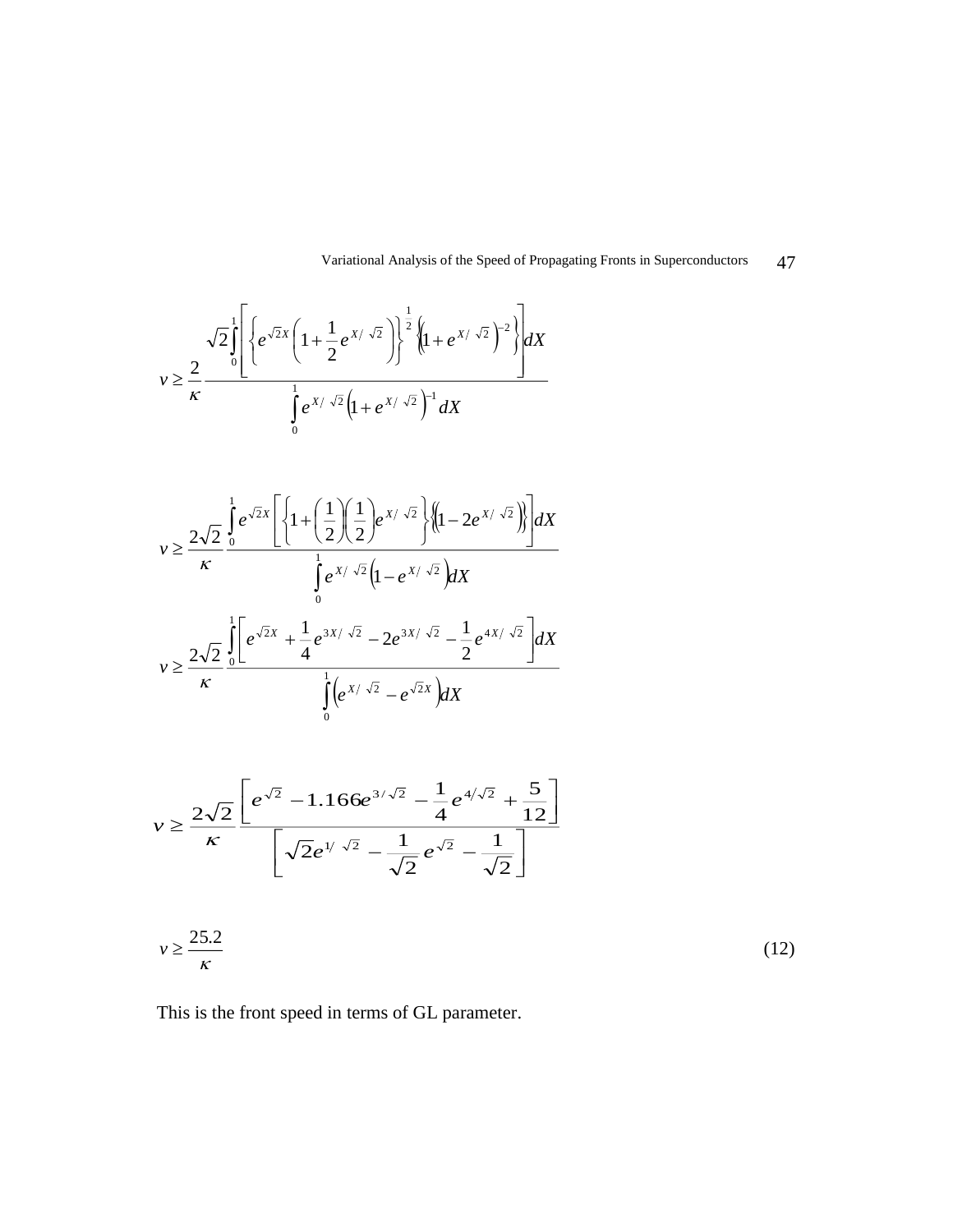## **3. Results and Discussion**

In this paper the variational criteria has derived to study the dependence of the front speed on the GL parameter in superconductors. The propagation of interface separating the superconducting and normal phases are produced after a quench to zero applied magnetic field. A trial function  $g(F) = 1 - F$  is used for the order  $\text{parameter } F(X) = \frac{1}{1 + \alpha e^{\xi X}}$  $\frac{1}{\sqrt{\frac{2V}{cV}}}$  .

From eq. (12) the speed in terms of GL parameter for which superconducting interface exists can be obtained as follows:

$$
v \geq \frac{25.2}{\kappa}
$$

which means the rate at which the magnetic flux invade into the normal state.

In Figure 1 the front speed *v*versus the GL parameter  $\kappa$  is plotted. The speed has represented from the variational point of view by using a trial function g. The graphshows that the front speed tends to Benguria and Depassier value for  $\kappa > 8$  and for  $\kappa < 8$  the variational speed selection gives a better lower bound. The result is in good agreement with the result for speed obtained from [11].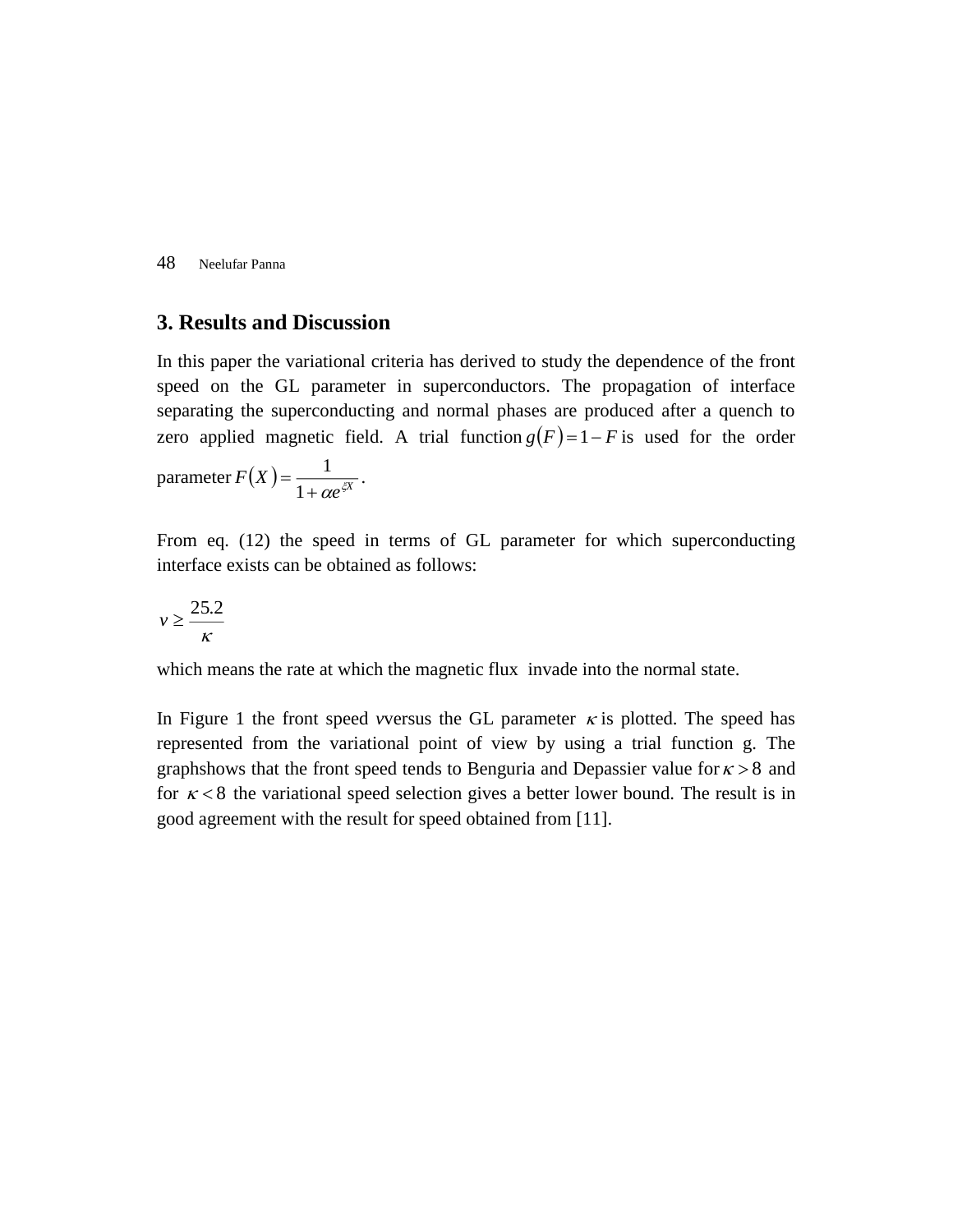



**Figure 1.** The graph represents the front speed obtained from eq. (12) as a function of G-L parameter κ.

# **4. Conclusion**

The interface propagation in superconductor by means of a variational method is studied. The variational speed characterization or BD method was proposed by Benguria and Depassier in order to determine the reaction diffusion equations. Using a trial function  $g(x)$  one may find accurate lower and upper bounds for the speed.In this paper I introduced a trial function in the form  $g(F) = 1 - F$ , where  $F(X) = \frac{1}{1 + \alpha e^{iX}}$  $\frac{1}{\alpha}$  is the order parameter in superconductors. In this procedure an